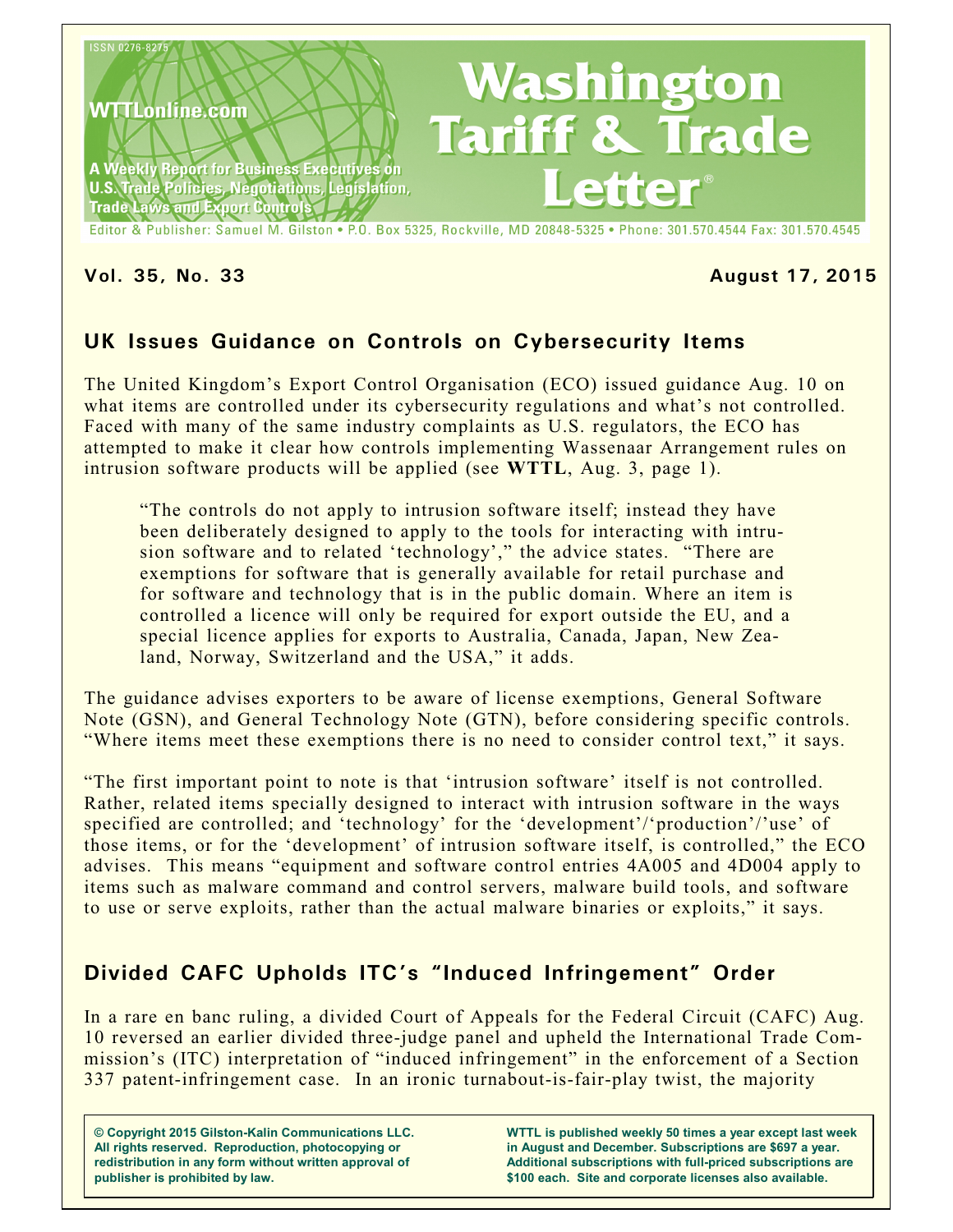opinion, backed by six CAFC judges, was written by Appellate Judge Jimmie Reyna, who wrote the dissent in the previous ruling, while the dissenting opinion, supported by four judges, was written by CAFC Judge Kathleen O'Malley, who wrote the majority opinion in the first case. At issue in *Suprema v. ITC* is an ITC Section 337 ruling involving biometric fingerprint scanners from Korea (see **WTTL**, Dec. 23, 2013, page 3).

The scanners needed separate software that did not come with the device to violate one of the patents. The commission found that the exporter did not make or sell this software but instead shipped each scanner with a "software development kit" that could be used for developing custom programs that control scanner functions.

The ITC also found that the exporter, Suprema, Inc., "willfully blinded" itself to the infringing actions of the importer, Mentalix, Inc., and induced Mentalix to infringe the patent of the petitioner, Cross Match Technologies, Inc. The commission then issued a limited exclusion order. In 2013, a three-judge CAFC panel reversed the ITC, but after Cross Match sought the en banc review of the decision, the court vacated that decision.

"The Commission's interpretation is consistent with the statutory text, for reasons we have already suggested. Induced infringement is one kind of infringement, and when it is accomplished by supplying an article, the article supplied can be an 'article that infringes' if the other requirements of inducement are met," Reyna wrote.

"Liability for inducement must be predicated on a finding of direct infringement. Yet direct infringement commonly occurs after inducement," he wrote (citations omitted). "Liability for inducement nevertheless attaches as of the time of the inducing activity, provided that direct infringement eventually occurs," he explained.

"The Commission's interpretation recognizes that the acts necessary for induced infringement, including acts of direct infringement, may not occur simultaneously at the time of importation. In many cases, such acts cannot occur at the time of importation. In that context, the Commission's interpretation that Section 337 grants it authority to prevent importation of articles that have been part of inducement as an unfair trade act is consistent with the statutory phrase 'articles that infringe'," he added.

"For nearly 35 years, the Commission has embraced its Congressional grant as bestowing authority to investigate and take action under Section 337 based on induced infringement," Reyna noted. At least since 1980, the ITC has determined that inducement could be remedied by an exclusion order, he noted. "Congress has not upset the Commission's consistent interpretation of Section 337. Indeed, Congress introduced the current statutory language in 1988, after the Commission had adopted this interpretation," he added.

In her 30-page dissent, which was longer than Reyna's 27-page opinion, O'Malley contended that 19 U.S.C. Section 1337 "unambiguously fails to provide the Commission with the authority the majority endows on it." She disagreed with the majority's reliance on the *Chevron* doctrine to give deference to the ITC's interpretation of the statute. O'Malley also cited the 2014 Supreme Court ruling in *Limelight Networks, Inc. v. Akamai Techs, Inc*., as linking induced infringement to direct infringement.

"The language of the statute is unambiguous—the Commission lacks the power under Section  $1337(a)(1)(B)(i)$  to enter an exclusion order on the basis of infringement of a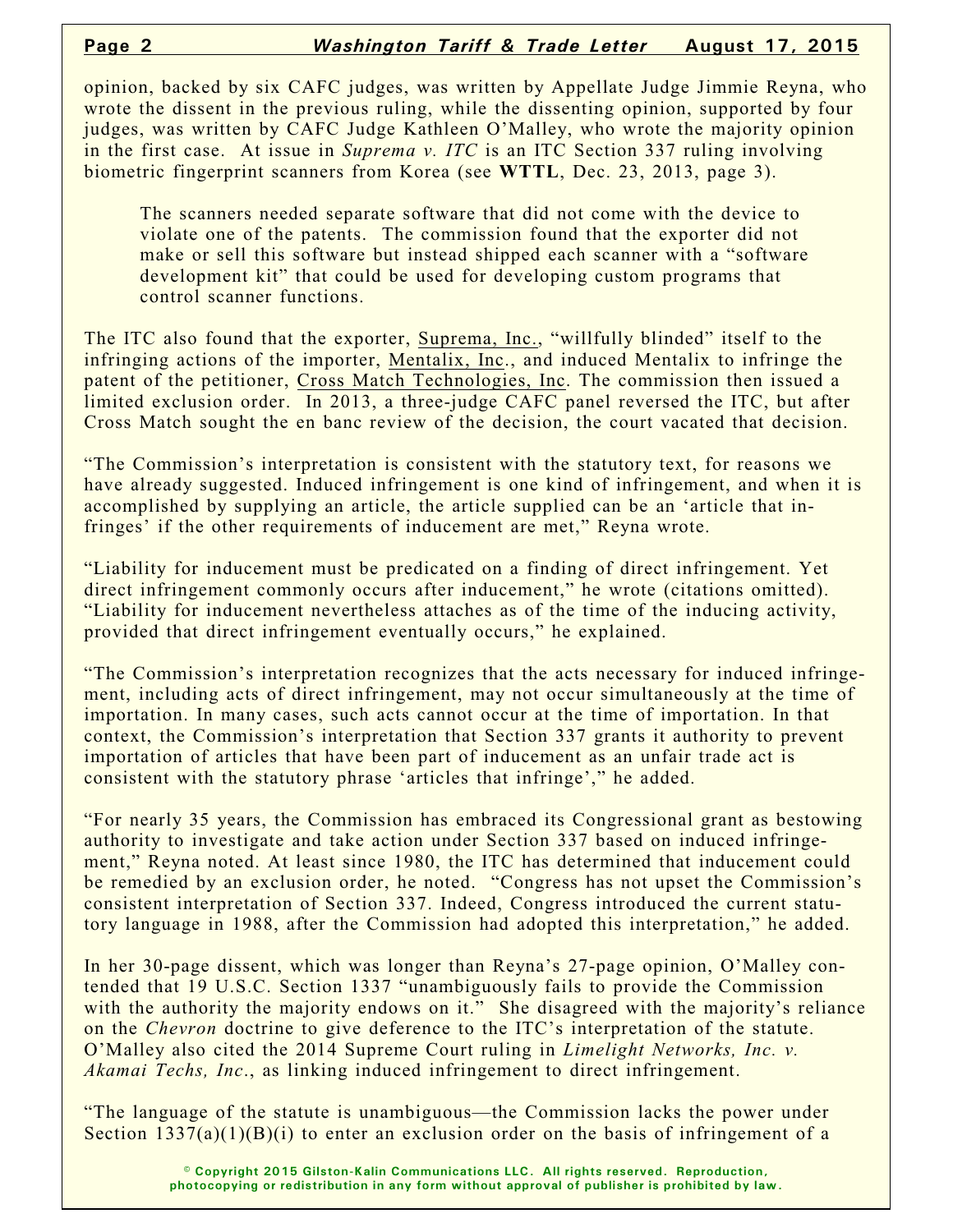method claim when the underlying direct infringement occurs post-importation," O'Malley asserted. "There is simply no evidence of any pre-1988 Commission practice equivalent to the Commission's actions here," she added. "Finally, we must not forget that there is a forum that can provide an appropriate remedy for allegations of induced infringement of method claims based on post-importation direct infringement: district courts," O'Malley noted.

While joining O'Malley's dissent, CAFC Judge Timothy Dyk issued a separate dissent to emphasize "how starkly the Commission's theory of induced infringement differs from its own past practice." He noted that in past inducement cases inducing instructions were imported alongside an article that was ultimately used to directly infringe.

# **Court Hearing Challenges ITC's Ruling on Digital Trade**

The International Trade Commission (ITC) may have gotten bad luck of the draw in the panel of Court of Appeals for the Federal Circuit (CAFC) judges who heard a challenge Aug. 11 to its effort to block the transmission of digital models of teeth that it found to be patent-infringing under Section 337 of the Tariff Act. Two members of the threejudge panel, CAFC Chief Judge Sharon Prost and Judge Kathleen O'Malley had joined in a strong dissent just the day before in a CAFC ruling in *Suprema, Inc. v. ITC*, that sustained the expansion of the ITC's authority to find "induced infringement" (see related story page 1). The third judge, Pauline Newman, had sided with the ITC in that case.

During the oral arguments, all three judges questioned the ITC's authority to issue a cease-and-desist order against the digital transmission from Pakistan of a system for aligning teeth and creating 3D models when there was no physical "good" or "article" crossing the border. Align Technology, Inc., brought the original 337 case against ClearCorrect Operating, LLC and ClearCorrect Pakistan (Private), Ltd.

ClearCorrect's attorney, Michael Myers, of McClanahan Myers Espey in Houston, argued that the transmission of data was not a tangible good and Congress has not granted the ITC authority to regulate such transfers. He said that authority belongs to the Federal Communications Commission. Align still has the opportunity to take its case to a district court, he said. "Align will have its day in court," he said. He also noted O'Malley's dissent in *Suprema*, to which she replied, "A dissent doesn't get you very far."

The CAFC judges got tougher in their questioning of ITC Attorney Advisor Sidney Rosenzweig, who latched on to the court's day-old ruling in *Suprema* as supporting the premise that ITC jurisdiction covers contributory infringement that is not tied to the simultaneous import of an article. He called the claim that the FCC has jurisdiction over these transfers "a complete red herring." Rosenzweig cited the Supreme Court's 2009 ruling in *Eurodif,* an antidumping case involving uranium enrichment services, as supporting the application of trade law to a service.

Align's attorney, Stephen Kinnaird of Paul Hastings, argued that the act gives the ITC broad authority to protect trademarks and patents. He disagreed with some amicus briefs about the impact the ITC ruling would have on the Internet and e-commerce. Internet providers are immune from prosecution for the content they carry, he argued. The case,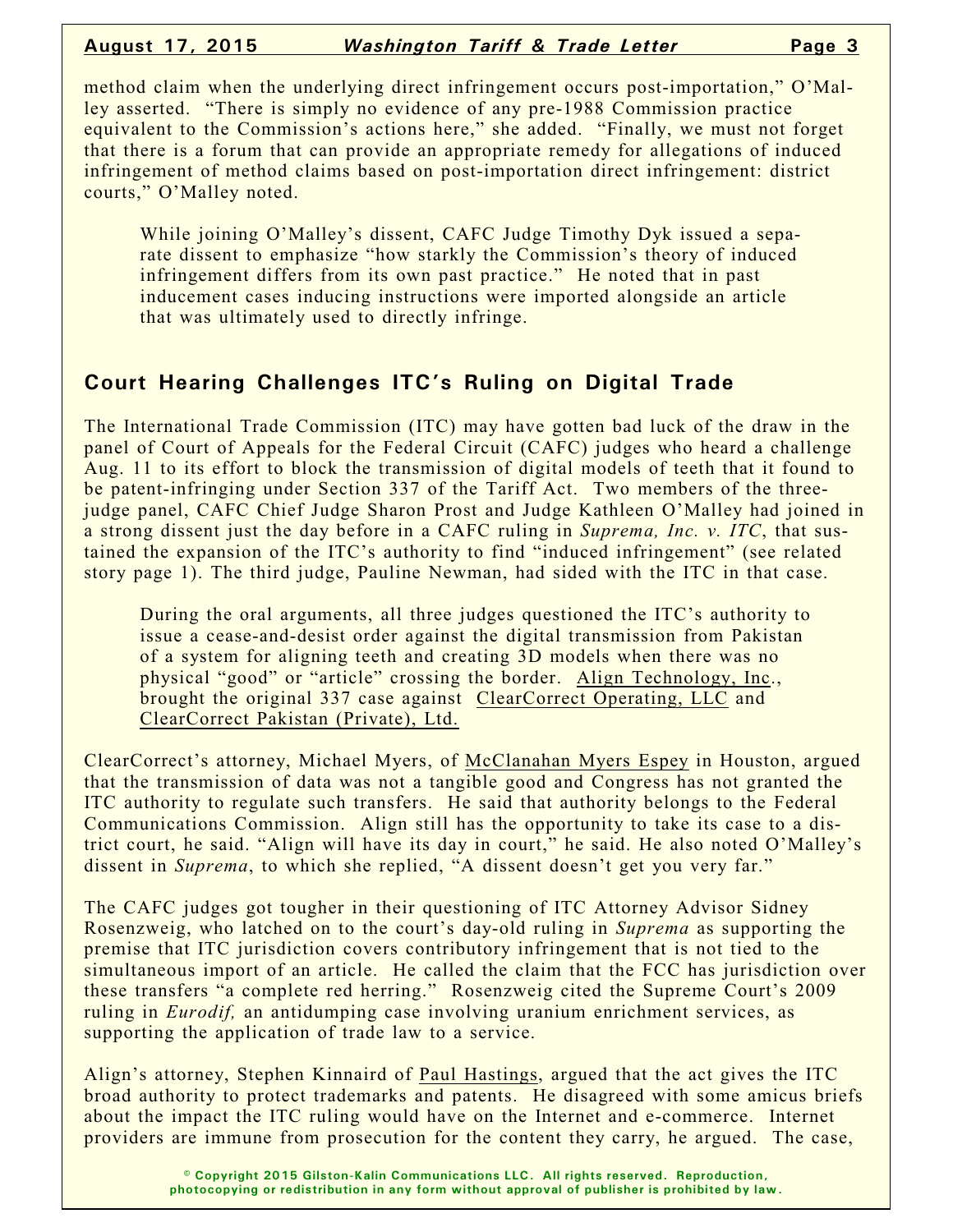*ClearCorrect Operating v. ITC*, has drawn a half-dozen amicus briefs from organizations taking opposite sides in the debate over the ITC's jurisdiction, some raising concerns about the extension of its reach and others supporting efforts to block infringing digital communications. Among those filing briefs were Nokia, Electronic Frontier Association, Business Software Alliance, Association of American Publishers and the Motion Picture Association of America.

#### **Swiss Jump Gun to Lift Sanctions on Iran**

Fear that the international consensus to maintain sanctions on Iran may crumble after adoption of the P5+1 nuclear agreement with Tehran appears to be partially warranted. One of the first signs of the lost consensus came Aug. 12 when the Switzerland's Federal Council agreed to lift some sanctions that had been suspended since January 2014 as part of the original deal at the start of the talks. The Council "decided to lift the ban on precious metals transactions with Iranian state bodies, as well as the requirement to report trade in Iranian petrochemical products," a Swiss announcement said.

The Swiss move comes as several European countries reportedly are already planning trade missions to Iran in anticipation that trade sanctions would be eased. In contrast, continuing non-nuclear U.S. trade sanctions are keeping American firms from joining the parade.

Switzerland has also ended the requirement to report the transport of Iranian crude oil and petroleum products as well as insurance and reinsurance policies related to those transactions. It raised by tenfold the threshold values for reporting and licensing obligations related to money transfers from and to Iranian nationals.

"Today's decision by the Federal Council underlines its support for the ongoing process to implement the nuclear agreement, and its confidence in the constructive intentions of the negotiating parties. The Federal Council also wishes to signal that Switzerland's positioning with respect to Iran, which was developed and maintained over a number of years, should be used to promote a broad political and economic exchange with Iran," the announcement stated.

"In recent decades, Switzerland has pursued a consistent, neutral and balanced policy with regard to Iran. In part due to its protecting power mandate for the USA, it has always been committed to dialogue and to keeping communication channels open. At the same time, Switzerland has always defended its own values and views. Today Switzerland is perceived in Iran as a reliable and credible discussion partner," it added.

Meanwhile, a World Bank report Aug. 10 said lifting sanctions "will have a significant impact on the world oil market, the Iranian economy and Iran's trading partners." Once Iran returns fully to the global market, its could produce a million barrels of oil a day, which could lower oil prices that already are near six-year lows by \$10 a barrel.

"The Bank's report estimates that exports from Iran will eventually increase, too, by about US\$17 billion, which is about 3.5% of its GDP. Britain, China, India, Turkey and Saudi Arabia are among the countries most likely to see the largest rise in post-sanctions trade with Iran. Foreign direct investment may increase to about US\$3 billion a year, double the current rate but still lower than its peak in 2003," the World Bank said.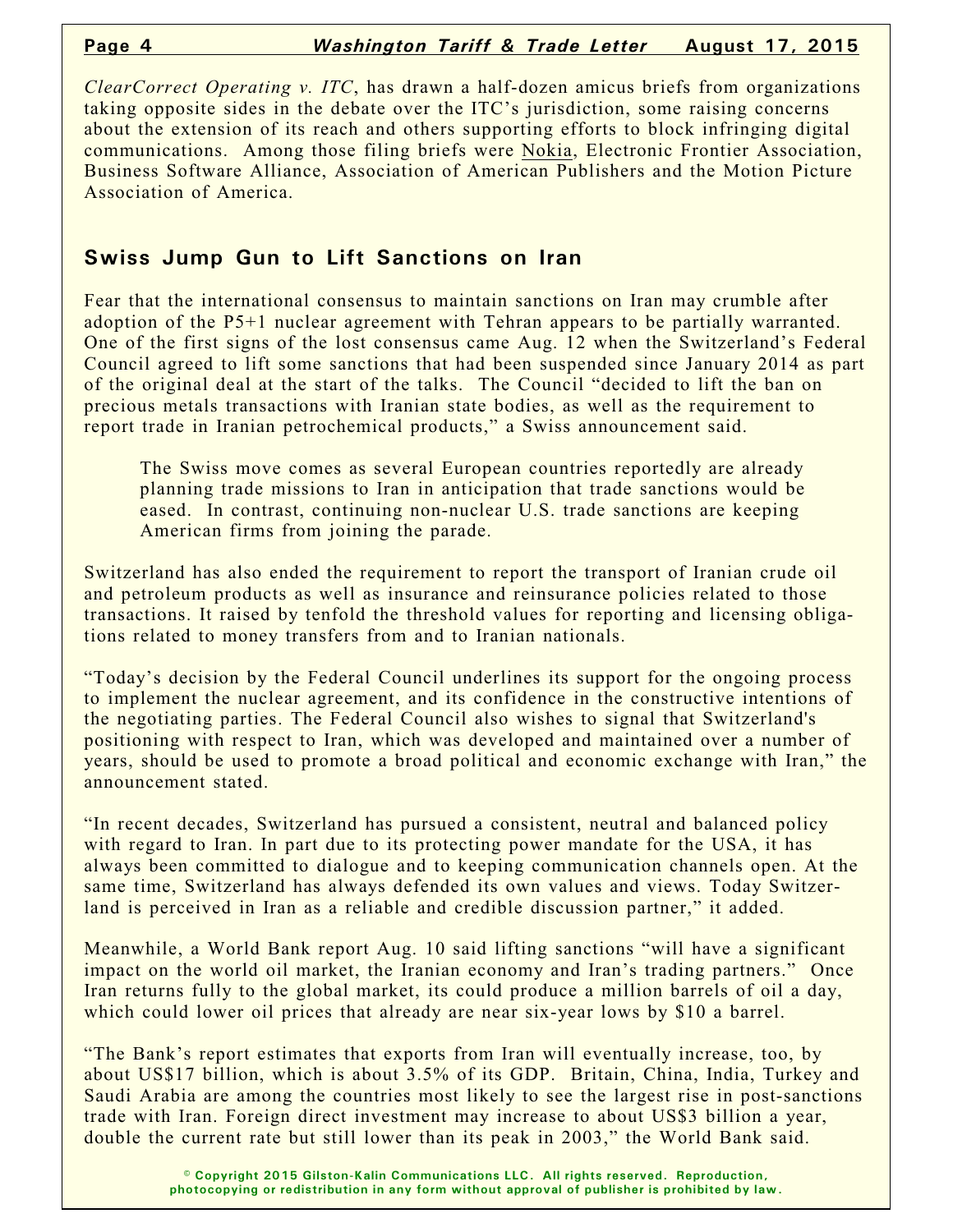# **USTR Gets Mixed Advice on South Africa's AGOA Treatment**

At a public hearing Aug. 7, U.S. Trade Representative (USTR) officials heard arguments both against and for South Africa's eligibility for preferential tariff treatment under the African Growth and Opportunity Act (AGOA). The out-of-cycle review of South Africa's eligibility was required by the Trade Preferences Extension Act of 2015.

Four industry groups participated in the hearing, including two agricultural organizations, a security association and a consumer advocacy group. In public comments and written testimony, representatives from the pork and poultry industries cited South Africa's import restrictions in advocating against the country's eligibility, while the security group argued against a pending "forced localization" bill.

The National Pork Producers Council's (NPPC) written comments noted South Africa's "harsh and unjustifiable import restrictions on U.S. pork to prevent diseases for which there is a negligible risk of transmission from U.S. product." It said pork "should be the poster child for why South Africa's eligibility has come under this scrutiny."

Withdrawing its eligibility from AGOA "is the only action that will draw the attention of high-level officials to the anti-trade policies being enforced by government agencies. If total withdrawal of eligibility is not under consideration, we urge that South Africa's eligibility be limited substantially by removing significant products from its lengthy list of eligible items," NPPC wrote.

The National Chicken Council referred to South Africa's 1999 antidumping action against U.S. poultry imports. "Under international law standards, the preferred method of determining whether a product is dumped is to compare the price of the product sold at export with the price of comparable product sold in the home market of the exporter. Had South Africa applied that preferred methodology, there would have been no determination of dumping," the group wrote.

The Security Industry Association (SIA), which represents firms offering home and industry security systems and services, cited a pending South African law that it claims will "restrict foreign ownership of security firms operating in South Africa to a minority share." The bill "provides that foreign-owned private security firms, including companies that supply, manufacture, install and distribute equipment to the private security industry, will be forced to sell at least 51 percent of their South African businesses to South Africans, in what is often referred to as a 'forced localization' measure," SIA said in its written testimony.

Passage of the bill "would be in direct violation of the provisions of AGOA and, absent any correction, could be considered grounds for the exclusion of South Africa from participation," SIA noted.

Only the consumer group Public Citizen argued for the country's eligibility, citing patent reform efforts and the availability of affordable medicines. "It would be unconscionable for the U.S. government to use its influence against another country's lawful efforts to protect its people's health," the group said in its written comments. "Any such pressure, inducement or persuasion undermines longstanding U.S. policy and, if successful, would lead to preventable suffering and death," it added.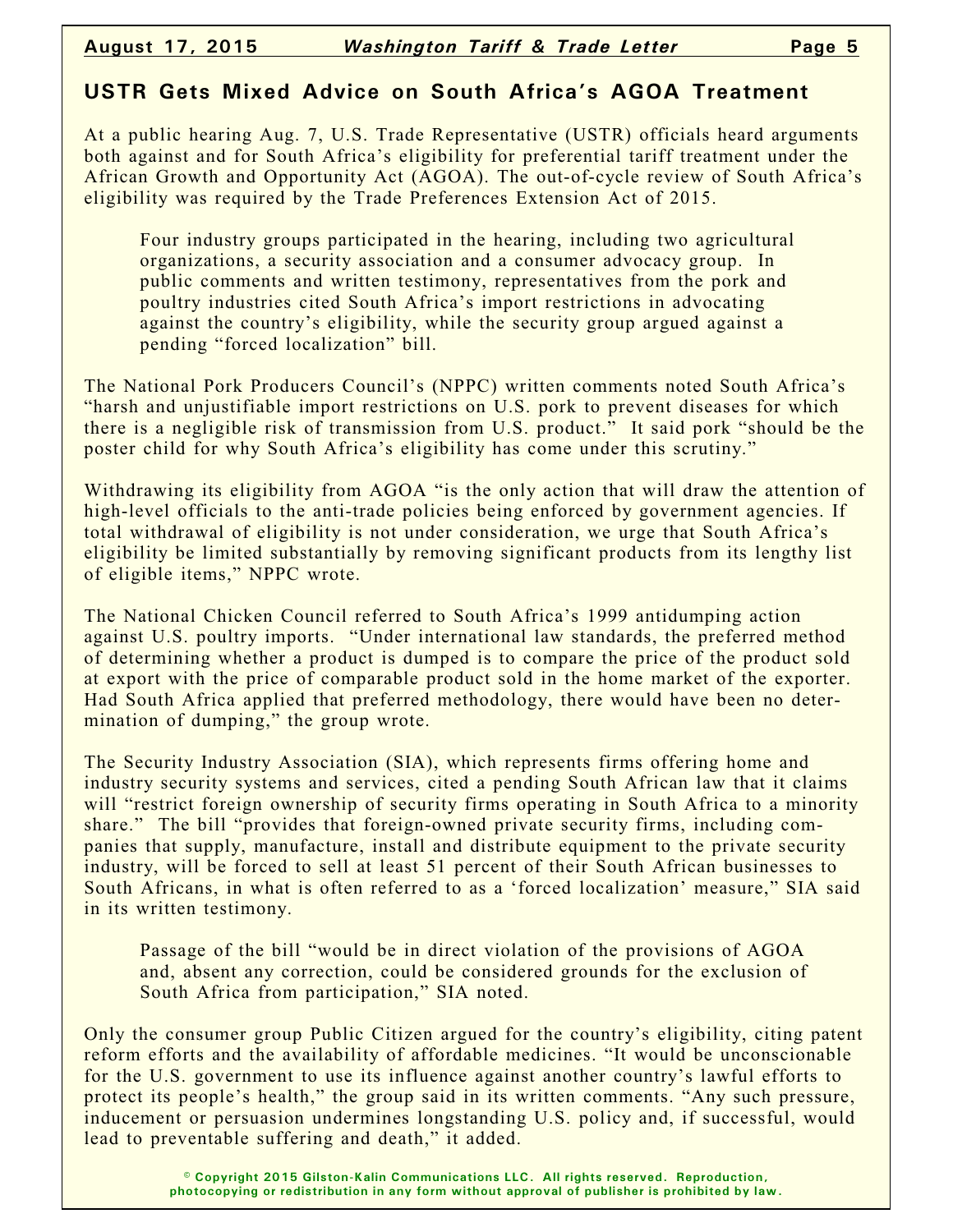### **China's Currency Moves Add Pressure for Legislation**

Under the heading of be careful what you wish for, China's decision to move the renminbi (RMB) closer to market values has led to depreciation of the currency. The U.S. and other major trading countries have pressed Beijing for years to allow the currency to float under the assumption that a market-based rate would lead to its appreciation. To some, it wasn't a surprise that the opposite might happen.

The economic slowdown in China and in emerging markets where currencies have already depreciated has prompted some economists to say the RMB was overvalued. In May, the International Monetary Fund (IMF) said it was no longer undervalued (see **WTTL**, June 1, page 1). "The new mechanism for determining the central parity of the Renminbi announced by the PBC appears a welcome step as it should allow market forces to have a greater role in determining the exchange rate," an IMF spokesman said Aug. 11.

The slower economy and lower exports were among the reasons cited for the Bank of China's decision to revalue the currency. China has also lost some competitive edge against countries with lower labor costs such as Vietnam. In addition, the RMB's depreciation comes after significant depreciation of currencies in Brazil, Mexico and Malaysia.

Regardless of the economic impact of the change in the Chinese currency, the political fallout could be seen when Congress returns in September from its August recess and deals with the still pending Customs enforcement bill. The Senate version includes provisions that could make the alleged manipulation of the Chinese currency subject to countervailing duty remedies. It also puts pressure on U.S. negotiators to demand stronger anti-currency-manipulation rules in the Trans-Pacific Partnership (TPP).

"Today's news that China has yet again lowered the value of its currency is another harsh reminder that we cannot afford to sit idly by as China refuses to play by the rules; any negotiations on the Trans-Pacific Partnership must prioritize combating currency manipulation by our foreign competitors," said Sen. Rob Portman (R-Ohio) in a statement. "I fought to include bipartisan language in the Trade Promotion Authority to address currency manipulation on behalf of Ohio workers, and the bill includes two principal negotiating objectives that explicitly call on the Administration to address currency manipulation through our ongoing trade negotiations," he said.

"Although some analysts have suggested that today's move is a step in the direction of a truly market-based exchange rate for the Chinese RMB, it is important to note that in many other respects, China is increasingly intervening in its stock market and other markets," said Rep. Sander Levin (D-Mich.), ranking member of the House Ways and Means Committee, in a statement. "There is reason to be skeptical of believing that the largest devaluation of the Chinese currency in over two decades is merely about moving to a market-based exchange rate," he added.

"In view of suggestions that additional countries like China might become party to a TPP agreement, and that we need to use TPP as a key opportunity to write the rules of trade for the 21st Century, this action highlights the need to include a strong and effective obligation on currency manipulation in TPP, and to include a provision to impose countervailing duties to address currency manipulation in the Customs legislation that is expected to be negotiated in a House-Senate conference in September," Levin said.